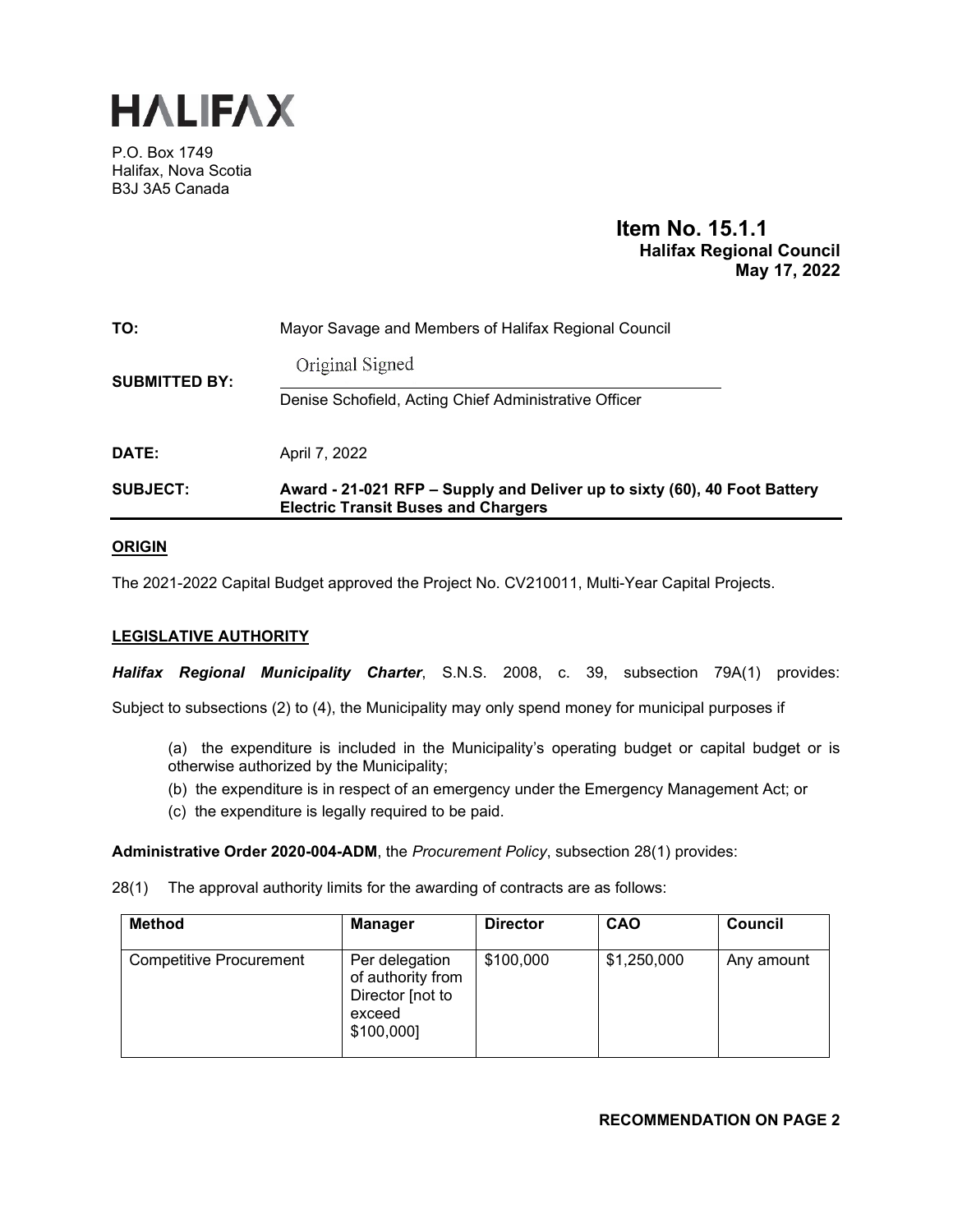## **RECOMMENDATION**

It is recommended that Halifax Regional Council award RFP 21-021 to the highest scoring proponent, Nova Bus Ltd., for the purchase of up to sixty (60) 40 ft battery electric buses and chargers, thirty (30) in 2022/23, and thirty (30) in 2023/24, for a total purchase of \$94,739,857 (net HST included) with funding from CV210011 – Multi Year Capital Projects (Electric Bus Procurement).

## **BACKGROUND**

The approved 2022/23 Capital Budget includes approval of project no. CV210011, Electric Bus Procurement as a multi-year capital project. The scope of this project includes the replacement of sixty (60) existing diesel-powered buses that are at the end of their useful life, with sixty (60) zero emission battery electric buses. The procurement of the sixty (60) battery electric buses and chargers was tendered under tender no. 21-021.

## **DISCUSSION**

Request for Proposal 21-021 for battery electric transit buses and chargers was issued and posted to the NS Tender/Procurement website on November  $3<sup>rd</sup>$ , 2021 and closed on January 14<sup>th</sup>, 2022. The RFP called for the supply and delivery of up to sixty (60) battery electric buses and chargers.

Submissions were received from the following three proponents with the following meeting minimum technical requirements:

- 1. Nova Bus Ltd.\*
- 2. New Flyer Industries

*\*Recommended proponent.* 

A team consisting of staff from Halifax Transit, facilitated by Procurement, evaluated the proposals in five (5) key areas:

- 1. Technical compliance with the RFP
- 2. Reliability, Warranty and Quality
- 3. Operating
- 4. Bus Operations
- 5. Cost

A two-envelope process was used to evaluate the RFP responses; envelope one was the technical submission component of the RFP, with envelope two consisting of the lump sum project cost. Only those proponents that received 75% or better on the technical submission (52.5 points out of a maximum score of 70 points), had their project cost envelopes opened and evaluated.

#### **FINANCIAL IMPLICATIONS**

Funding in the amount of \$94,739,857 (net HST), is available in the Capital project CV210011- Electric Bus Procurement. The availability of the funds has been confirmed by Finance. This project includes the expansion of the Ragged Lake Transit Center to accommodate battery electric buses and anticipated future fleet growth, 60 replacement battery electric buses (BEB), charging infrastructure and Ragged Lake Transit Centre energy efficiency retrofits.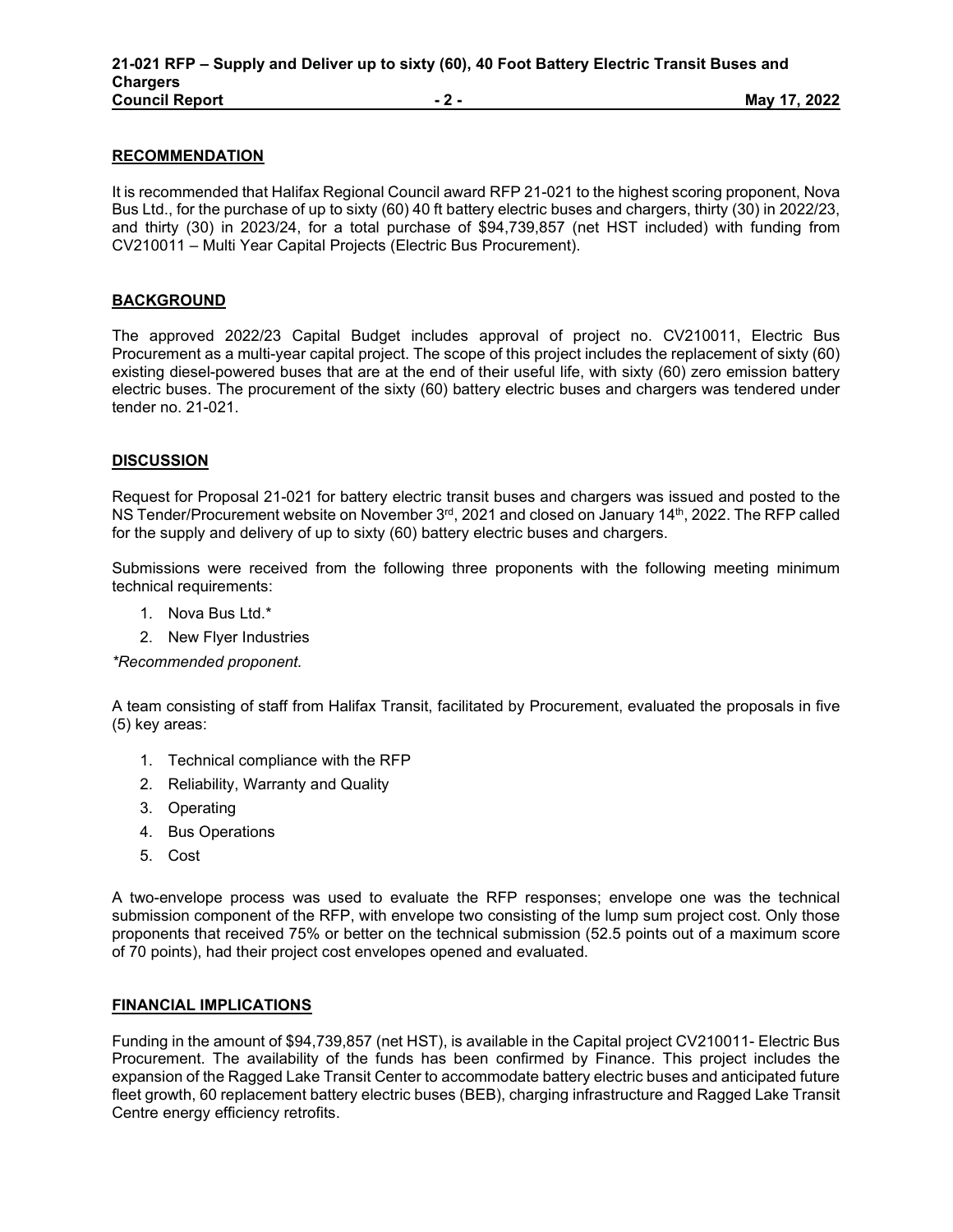The funding for this project is cost shared, with the Federal Government providing 40% funding, the Provincial Government 33%, and HRM the remaining 27%.

The Capital Budget of \$105,000,000 was approved as a multi-year project on April 12, 2022 as part of the 2022/2023 Capital Budget which will be split over two years.

| <b>Budget Summary:</b> | Capital Account No. CV210011 (Electric Bus Procurement) |               |  |  |
|------------------------|---------------------------------------------------------|---------------|--|--|
|                        | Cumulative Uncommitted Budget Available                 | \$105,000,000 |  |  |
|                        | Less: Tender No. 21-021                                 | \$94,739,857  |  |  |
|                        | <b>Balance</b>                                          | \$10.260.143  |  |  |

\*This project was estimated in the Approved 2022/2023 Capital Budget at \$95,905,000.00.

This project was part of Strategic Transit Projects – Rapid Transit Strategy and Electric Buses, approved by Regional Council on May 26, 2020.

Upfitting costs are included in the award amount for such things as Drivers Protection Barriers, manufacturer extended warranties (both Bus and battery), specialty tools, and training. A portion of the balance funds will also be used towards the Ragged Lake Transit Centre expansion and energy retro fit.

## **RISK CONSIDERATION**

Given the global supply chain issues, there exists a low-level risk associated with the manufacturers ability to procure parts and equipment necessary for the assembly of these buses, which could lead to a delayed delivery schedule.

The older fleet of vehicles are costly to maintain, exhibit high downtime. and are less environmentally friendly than BEB's and procuring more diesel-powered buses to replace the aging fleet is in contradiction of our Halifact goals.

The recommended vendor, Nova Bus Ltd., is financially solvent, having operated in the province of Quebec since 1979, and have provided documentation within their submission to support this assertion. At present there are 255 Nova Bus vehicles in active service in the Halifax Transit fleet.

## **ENVIRONMENTAL IMPLICATIONS**

The buses purchased through this contract will be used to immediately replace diesel vehicles that are at, and beyond, their useful life. Some of these vehicles currently in operation do not have diesel particulate filters or other modern emissions control systems, and as a result their replacement will result in a significant reduction in GHGs at an individual asset level.

In addition, as part of HRM's HalifACT commitment to a net-zero community by 2050. This is the first step towards the zero-emission target, as these vehicles are completely electric.

Halifax Transit is currently working towards a sustainable fuels strategy that is forecast to result in the total elimination of diesel-powered buses from the service in the long term, and this is the first phase of that target.